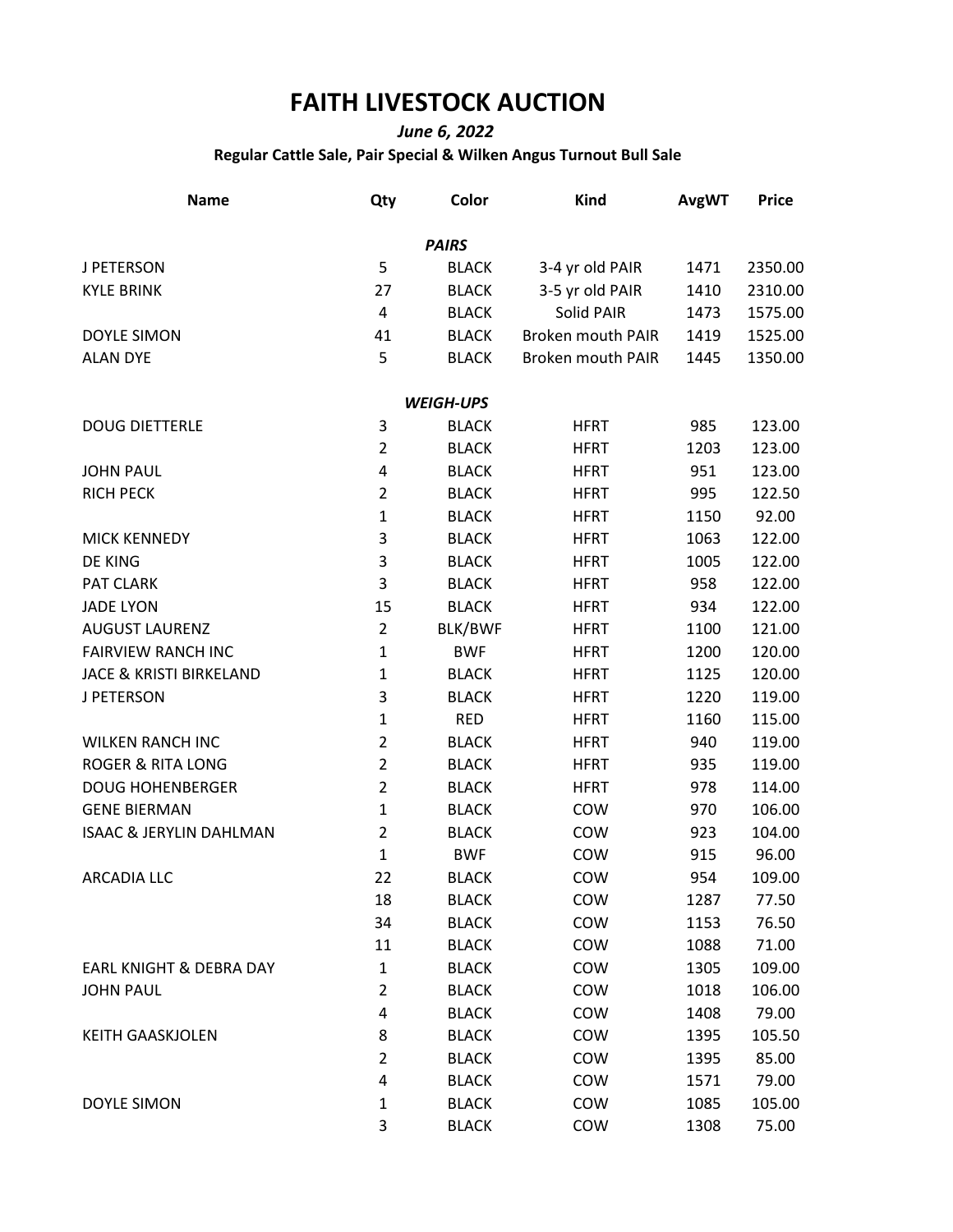| <b>DARWIN HAUSER</b>               | 6              | <b>BLACK</b> | COW | 1117 | 102.50 |
|------------------------------------|----------------|--------------|-----|------|--------|
|                                    | $\mathbf{1}$   | <b>BLACK</b> | COW | 1100 | 92.00  |
|                                    | $\overline{2}$ | <b>BLACK</b> | COW | 1345 | 78.50  |
|                                    | $\mathbf{1}$   | <b>BLACK</b> | COW | 1555 | 80.00  |
|                                    | 6              | <b>BLACK</b> | COW | 1379 | 77.50  |
| <b>COLT PETERSON</b>               | $\overline{2}$ | <b>BLACK</b> | COW | 1090 | 97.00  |
|                                    | $\overline{2}$ | <b>BLACK</b> | COW | 1395 | 81.00  |
| <b>ANDY ELSHERE</b>                | 5              | <b>BLACK</b> | COW | 1281 | 95.00  |
| <b>ROB SMILEY</b>                  | $\mathbf{1}$   | <b>BLACK</b> | COW | 1125 | 93.00  |
| <b>MIKE MAHER</b>                  | $\overline{7}$ | <b>BLACK</b> | COW | 1000 | 91.00  |
|                                    | 3              | <b>BLACK</b> | COW | 1487 | 79.00  |
|                                    | $\overline{2}$ | <b>BLACK</b> | COW | 1205 | 77.00  |
|                                    | 10             | <b>BLACK</b> | COW | 1172 | 76.50  |
|                                    | 10             | <b>BLACK</b> | COW | 1304 | 76.00  |
|                                    | 3              | <b>BLACK</b> | COW | 1353 | 76.00  |
|                                    | $\overline{7}$ | <b>BLACK</b> | COW | 1274 | 76.00  |
| <b>SLETTEN ANGUS LLC</b>           | $\mathbf{1}$   | <b>BLACK</b> | COW | 1325 | 89.00  |
| <b>LEANN HLAVKA</b>                | $\overline{2}$ | <b>BLACK</b> | COW | 1153 | 89.00  |
| <b>JASON OSTENSON</b>              | $\mathbf{1}$   | <b>BLACK</b> | COW | 1065 | 88.00  |
| <b>RICHARD GELVIN</b>              | $\mathbf{1}$   | <b>BLACK</b> | COW | 1175 | 86.00  |
| <b>DOUG DIETTERLE</b>              | 7              | <b>BLACK</b> | COW | 1315 | 83.50  |
| <b>WILKEN RANCH INC</b>            | 5              | <b>BLACK</b> | COW | 1279 | 83.00  |
|                                    | $\mathbf{1}$   | <b>BLACK</b> | COW | 1220 | 79.00  |
|                                    | $\overline{2}$ | <b>BLACK</b> | COW | 1403 | 78.50  |
| <b>MITCH PAULSEN</b>               | 6              | <b>BLACK</b> | COW | 1500 | 82.50  |
|                                    | 3              | <b>BLACK</b> | COW | 1320 | 82.00  |
| <b>DENNIS HATHAWAY</b>             | $\mathbf{1}$   | <b>RED</b>   | COW | 1495 | 82.00  |
| <b>ISAAC &amp; JERYLIN DAHLMAN</b> | 4              | BLK/BWF      | COW | 1393 | 82.00  |
|                                    | $\mathbf{1}$   | <b>BLACK</b> | COW | 1500 | 73.00  |
| <b>J PETERSON</b>                  | 27             | <b>RED</b>   | COW | 1294 | 81.50  |
| <b>TRACY BUER</b>                  | $\mathbf{1}$   | <b>BWF</b>   | COW | 1270 | 72.00  |
|                                    | $\overline{2}$ | <b>BLACK</b> | COW | 1338 | 81.50  |
|                                    | $\mathbf{1}$   | <b>BLACK</b> | COW | 1275 | 71.00  |
| <b>FISHHOOK RANCH INC</b>          | $\overline{2}$ | <b>BLACK</b> | COW | 1808 | 81.50  |
|                                    | 11             | <b>BLACK</b> | COW | 1539 | 79.50  |
| A J LINDSKOV                       | 20             | <b>BLACK</b> | COW | 1379 | 81.25  |
|                                    | 14             | <b>BLACK</b> | COW | 1243 | 77.50  |
| <b>RILEY CIHAK</b>                 | $\mathbf{1}$   | <b>BLACK</b> | COW | 1295 | 81.00  |
|                                    | $\overline{2}$ | BLK/BWF      | COW | 1323 | 71.00  |
| <b>ARNESON RANCH</b>               | $\mathbf{1}$   | <b>BLACK</b> | COW | 1465 | 80.50  |
|                                    | 3              | BLK/BWF      | COW | 1418 | 78.00  |
| <b>KELLY HAUSER</b>                | $\mathbf{1}$   | <b>BLACK</b> | COW | 1265 | 80.50  |
| <b>GARY PRICE</b>                  | 4              | <b>BLACK</b> | COW | 1383 | 80.50  |
|                                    | $\mathbf{1}$   | <b>BLACK</b> | COW | 1480 | 80.00  |
| <b>FRITZ &amp; JANA JOHNSON</b>    | $\mathbf{1}$   | <b>BLACK</b> | COW | 1365 | 80.50  |
| <b>LARRY HAUSER</b>                | $\mathbf{1}$   | <b>BLACK</b> | COW | 1230 | 80.00  |
| DE KING                            | 8              | <b>BLACK</b> | COW | 1475 | 80.00  |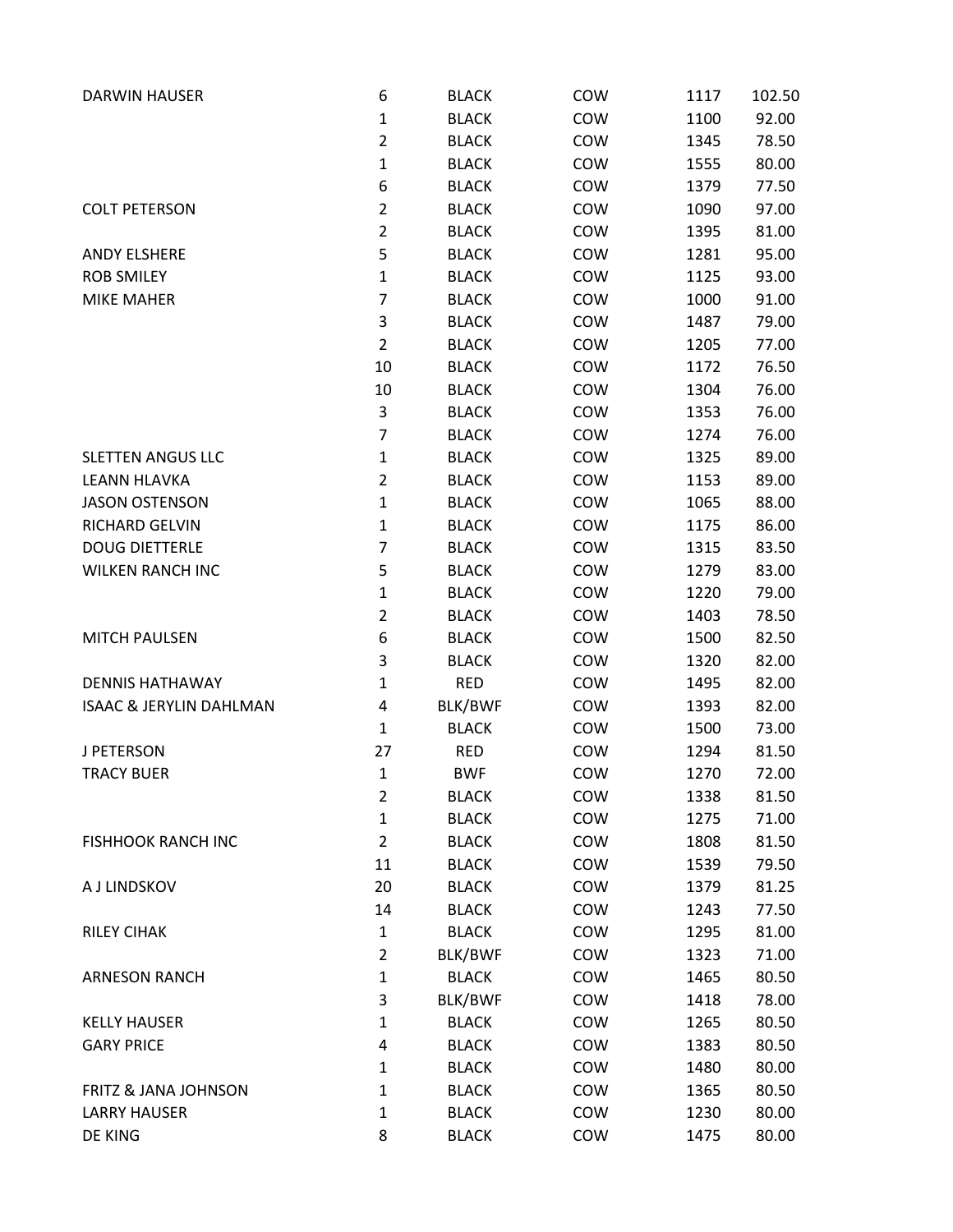|                                    | $\mathbf{1}$   | <b>BLACK</b>   | COW | 1450 | 80.00 |
|------------------------------------|----------------|----------------|-----|------|-------|
|                                    | $\overline{2}$ | <b>BLACK</b>   | COW | 1293 | 79.50 |
|                                    | 6              | <b>BLACK</b>   | COW | 1287 | 73.50 |
| <b>BRAD SCHECHER</b>               | $\mathbf{1}$   | <b>BLACK</b>   | COW | 1205 | 80.00 |
| <b>BILL HOLT</b>                   | 3              | <b>BLACK</b>   | COW | 1423 | 80.00 |
| <b>DAKOTA LONGBRAKE</b>            | $\mathbf{1}$   | <b>BLACK</b>   | COW | 1480 | 80.00 |
| <b>RON GOLDADE</b>                 | $\mathbf{1}$   | <b>BLACK</b>   | COW | 1295 | 80.00 |
|                                    | 1              | <b>BLACK</b>   | COW | 1330 | 79.00 |
|                                    | $\mathbf{1}$   | <b>BLACK</b>   | COW | 1560 | 76.00 |
| JOHN CAPP RANCH INC                | 4              | <b>BLK/BWF</b> | COW | 1395 | 79.50 |
|                                    | $\overline{2}$ | <b>BLACK</b>   | COW | 1348 | 78.50 |
| <b>AUGUST LAURENZ</b>              | 5              | <b>BLACK</b>   | COW | 1269 | 79.50 |
| <b>JOHN SIMONS</b>                 | $\overline{2}$ | <b>BLACK</b>   | COW | 1300 | 79.50 |
| <b>PAULINE WEBB</b>                | 3              | <b>RED</b>     | COW | 1220 | 79.50 |
| <b>ARLIE RADWAY</b>                | 6              | <b>BLACK</b>   | COW | 1721 | 79.50 |
| <b>DON MCKINSTRY</b>               | 4              | <b>RED</b>     | COW | 1405 | 79.50 |
|                                    | $\mathbf{1}$   | <b>RED</b>     | COW | 1470 | 71.50 |
| <b>JAKE LONGBRAKE</b>              | 4              | <b>BLACK</b>   | COW | 1288 | 79.00 |
| <b>MEL DUTTON</b>                  | $\overline{2}$ | <b>BLACK</b>   | COW | 1645 | 79.00 |
| <b>DUANE PETERS</b>                | $\mathbf{1}$   | <b>BWF</b>     | COW | 1210 | 79.00 |
| <b>JIM BINGAMAN</b>                | 8              | RD/BLK         | COW | 1422 | 79.00 |
|                                    | 3              | RD/BLK         | COW | 1288 | 79.00 |
|                                    | 3              | RD/BLK         | COW | 1212 | 78.50 |
| <b>HAINES RANCH</b>                | $\mathbf{1}$   | <b>BLACK</b>   | COW | 1415 | 78.50 |
| <b>GREG &amp; LINDY SMITH</b>      | $\mathbf{1}$   | <b>BLACK</b>   | COW | 1475 | 78.50 |
| <b>ED MILLER</b>                   | 3              | <b>RED</b>     | COW | 1477 | 78.50 |
| <b>RICH PECK</b>                   | 3              | <b>BLACK</b>   | COW | 1393 | 78.50 |
| <b>TRIG CLARK</b>                  | $\mathbf{1}$   | <b>BLACK</b>   | COW | 1370 | 78.00 |
| ROCKY LONGBRAKE                    | 3              | <b>BLACK</b>   | COW | 1358 | 78.00 |
|                                    | $\mathbf{1}$   | <b>BLACK</b>   | COW | 1405 | 75.50 |
| <b>JACE &amp; KRISTI BIRKELAND</b> | 7              | <b>BLACK</b>   | COW | 1473 | 78.00 |
| <b>KEITH HULM</b>                  | 3              | BLK/BWF        | COW | 1498 | 77.50 |
| <b>BILL BURRESS</b>                | 5              | <b>RED</b>     | COW | 1373 | 77.50 |
|                                    | 3              | <b>RED</b>     | COW | 1185 | 76.50 |
| <b>CARSON WILLIAMS</b>             | $\mathbf 1$    | <b>BLACK</b>   | COW | 1435 | 77.50 |
|                                    | 3              | RD/BLK         | COW | 1295 | 74.50 |
| <b>TODD GERBRACHT</b>              | $\overline{2}$ | <b>BLACK</b>   | COW | 1305 | 77.00 |
|                                    | 3              | <b>BLACK</b>   | COW | 1107 | 76.50 |
|                                    | 4              | <b>BLACK</b>   | COW | 1159 | 70.50 |
| <b>STANLEY BRIXEY</b>              | $\overline{2}$ | <b>BLACK</b>   | COW | 1400 | 77.00 |
| <b>TROY &amp; CALLIE BROOKS</b>    | 1              | <b>BLACK</b>   | COW | 1465 | 77.00 |
|                                    | 3              | <b>BLACK</b>   | COW | 1428 | 72.00 |
| <b>TROY LONG</b>                   | $\mathbf{1}$   | <b>BLACK</b>   | COW | 1150 | 77.00 |
| <b>ERIC SCHUCHARD</b>              | $\mathbf{1}$   | <b>BWF</b>     | COW | 1345 | 76.50 |
| <b>JUSTIN DAY</b>                  | $\overline{2}$ | <b>BLACK</b>   | COW | 1330 | 76.50 |
| <b>JAMIE WILLERT</b>               | $\overline{2}$ | BLK/BWF        | COW | 1130 | 76.50 |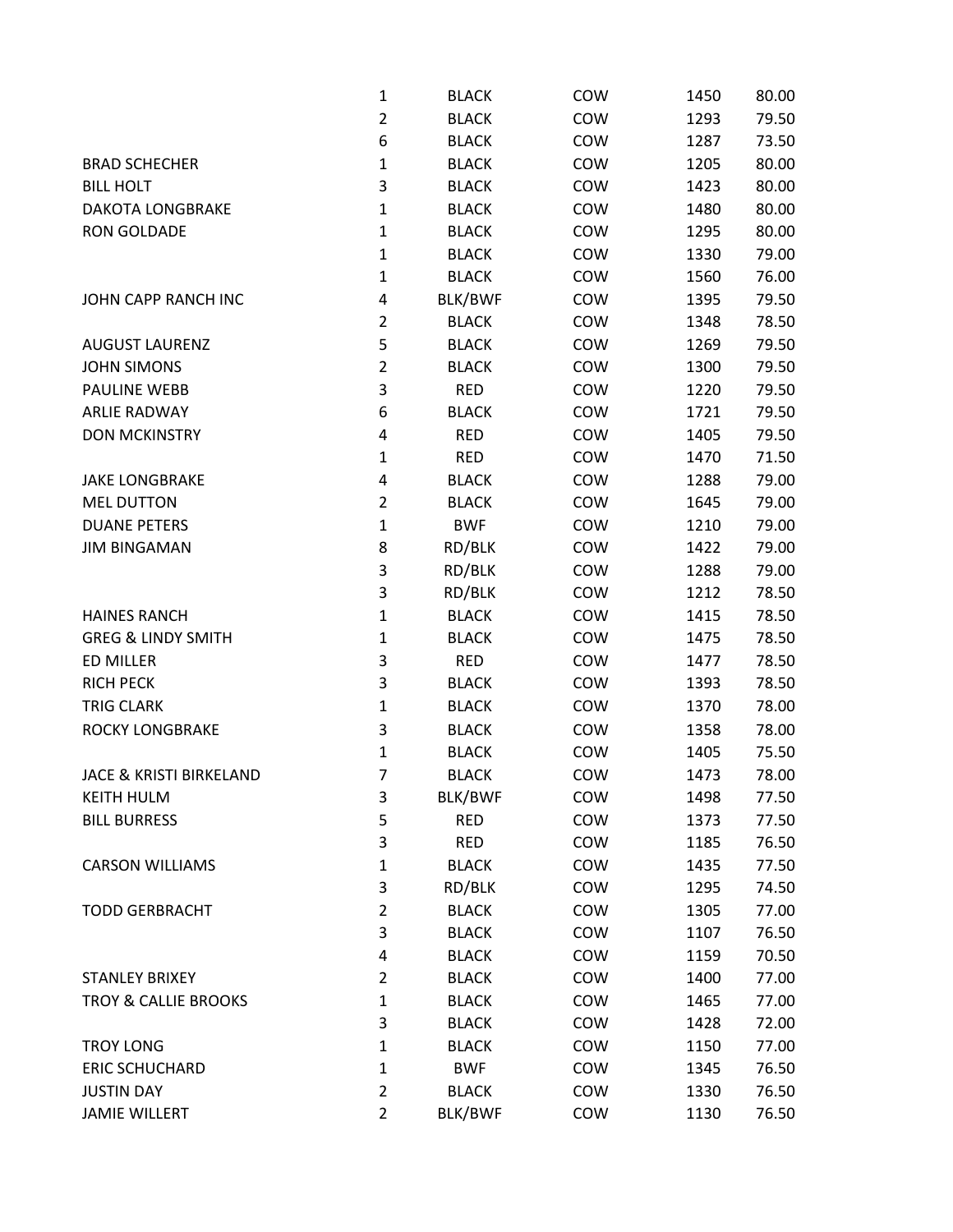| <b>ROD &amp; MARY GIESLER</b>      | $\mathbf{1}$   | <b>BLACK</b> | COW         | 1550 | 76.00  |
|------------------------------------|----------------|--------------|-------------|------|--------|
| <b>DUANE HOFF</b>                  | $\mathbf{1}$   | <b>BLACK</b> | COW         | 1425 | 76.00  |
|                                    | $\mathbf{1}$   | <b>BLACK</b> | COW         | 1350 | 75.00  |
| <b>TONY HOLT</b>                   | $\mathbf{1}$   | <b>BLACK</b> | COW         | 1225 | 76.00  |
| <b>FAIRVIEW RANCH INC</b>          | $\mathbf{1}$   | <b>BWF</b>   | COW         | 1125 | 75.50  |
|                                    | $\overline{2}$ | <b>BWF</b>   | COW         | 1543 | 71.50  |
| <b>JT VIG</b>                      | $\mathbf{1}$   | <b>BLACK</b> | COW         | 1525 | 75.50  |
| <b>FISCHBACH LAND &amp; CATTLE</b> | $\mathbf{1}$   | <b>BLACK</b> | COW         | 1360 | 75.00  |
|                                    | 1              | <b>BLACK</b> | COW         | 1295 | 72.00  |
| <b>IVER HEIER</b>                  | $\mathbf{1}$   | <b>BLACK</b> | COW         | 1355 | 75.00  |
|                                    | $\mathbf{1}$   | <b>BLACK</b> | COW         | 1335 | 71.50  |
| <b>JAMES PODZIMEK</b>              | 13             | <b>BLACK</b> | COW         | 1052 | 75.00  |
|                                    | 19             | <b>BLACK</b> | COW         | 1192 | 72.25  |
| <b>DAN BECKMAN JR</b>              | 3              | <b>BLACK</b> | COW         | 1192 | 74.50  |
| <b>NEIL &amp; VICKI BIRKELAND</b>  | $\mathbf{1}$   | <b>BLACK</b> | COW         | 1450 | 74.00  |
| T FLYING V RANCH LLC               | $\mathbf{1}$   | <b>BLACK</b> | COW         | 1300 | 73.50  |
| <b>RYAN VIG</b>                    | 4              | <b>BLACK</b> | COW         | 1105 | 73.00  |
| <b>ROGER &amp; RITA LONG</b>       | 5              | <b>BLACK</b> | COW         | 1285 | 72.00  |
|                                    | $\mathbf{1}$   | <b>BLACK</b> | COW         | 1160 | 72.00  |
| TW & FAYE SCHALESKY                | $\mathbf{1}$   | <b>BWF</b>   | COW         | 1230 | 71.50  |
|                                    | $\overline{2}$ | <b>BLACK</b> | COW         | 1245 | 71.50  |
| <b>JOHN SIMONS</b>                 | $\mathbf 1$    | <b>BLACK</b> | COW         | 1240 | 70.50  |
| <b>RYAN WILLERT</b>                | $\overline{2}$ | <b>BLACK</b> | COW         | 1118 | 70.00  |
| <b>GRADY MATT</b>                  | $\overline{2}$ | <b>BLACK</b> | <b>BULL</b> | 983  | 134.00 |
| <b>JASON OSTENSON</b>              | $\mathbf{1}$   | <b>BLACK</b> | <b>BULL</b> | 1000 | 132.00 |
| <b>SLETTEN ANGUS LLC</b>           | 5              | <b>CHAR</b>  | <b>BULL</b> | 1118 | 132.00 |
| <b>IVER HEIER</b>                  | $\mathbf{1}$   | <b>BLACK</b> | <b>BULL</b> | 1050 | 131.00 |
|                                    | 1              | <b>BLACK</b> | <b>BULL</b> | 1245 | 123.00 |
| LINDSKOV/THIEL                     | $\mathbf{1}$   | <b>CHAR</b>  | <b>BULL</b> | 1080 | 129.00 |
|                                    | 3              | <b>BLACK</b> | <b>BULL</b> | 1432 | 105.00 |
| <b>DWAYNE VIG</b>                  | 1              | <b>BLACK</b> | <b>BULL</b> | 1120 | 128.00 |
| <b>GARY &amp; KARLEEN DRUM</b>     | $\mathbf{1}$   | <b>BLACK</b> | <b>BULL</b> | 1210 | 119.00 |
|                                    | $\mathbf{1}$   | <b>BLACK</b> | <b>BULL</b> | 1965 | 100.00 |
| <b>ROGER NASH</b>                  | $\mathbf 1$    | <b>BLACK</b> | <b>BULL</b> | 2310 | 112.00 |
|                                    | $\mathbf{1}$   | <b>BLACK</b> | <b>BULL</b> | 2340 | 108.50 |
| A J LINDSKOV                       | $\mathbf{1}$   | <b>CHAR</b>  | <b>BULL</b> | 1815 | 110.00 |
| <b>DUANE HOFF</b>                  | $\mathbf{1}$   | <b>BLACK</b> | <b>BULL</b> | 1930 | 110.00 |
| <b>JIM BINGAMAN</b>                | $\overline{2}$ | RD/BLK       | <b>BULL</b> | 2165 | 109.00 |
| <b>TREVOR GRAY</b>                 | $\mathbf{1}$   | <b>BLACK</b> | <b>BULL</b> | 1935 | 108.00 |
|                                    | $\mathbf{1}$   | <b>BLACK</b> | <b>BULL</b> | 1565 | 98.00  |
| <b>DENVER DRAGESET</b>             | $\mathbf{1}$   | <b>CHAR</b>  | <b>BULL</b> | 1655 | 106.50 |
| <b>MAX LOUGHLIN</b>                | 1              | <b>HERF</b>  | <b>BULL</b> | 1990 | 105.50 |
| DARYL STORM                        | $\mathbf{1}$   | <b>BLACK</b> | <b>BULL</b> | 1920 | 105.00 |
| <b>HALL RANCH TRUST</b>            | $\overline{2}$ | <b>BLACK</b> | <b>BULL</b> | 1283 | 105.00 |
| <b>JIM HALE</b>                    | $\mathbf{1}$   | <b>BLACK</b> | <b>BULL</b> | 2025 | 103.00 |
|                                    | $\mathbf{1}$   | <b>BLACK</b> | <b>BULL</b> | 1765 | 102.00 |
| <b>BROOKE HERSHEY</b>              | $\mathbf 1$    | <b>BLACK</b> | <b>BULL</b> | 1760 | 103.00 |